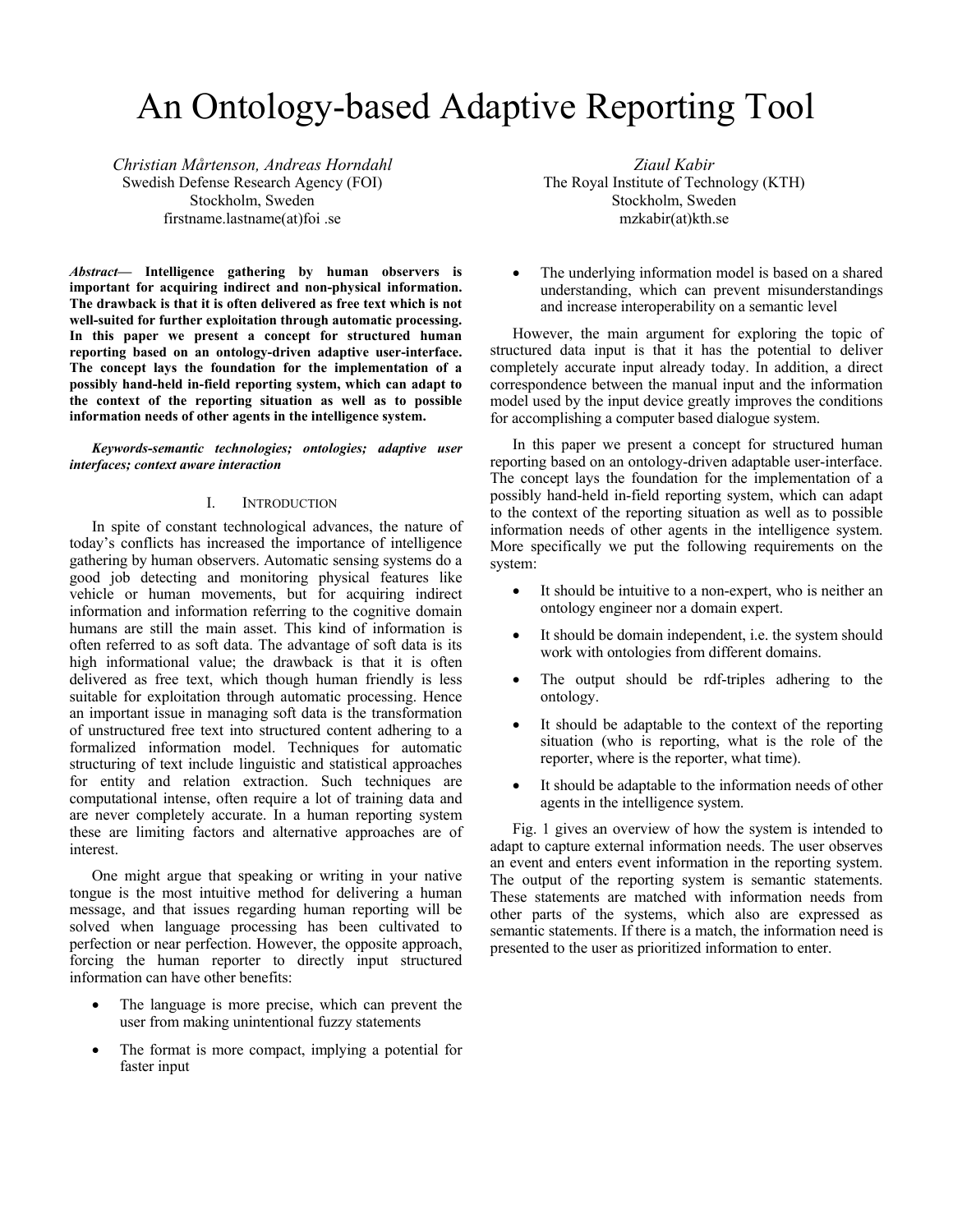

Figure 1. An overview of the process for capturing external information needs.

## II. RELATED WORK

There is not much work reported on supporting manual input of semantic data (i.e. ontology instances). Standard ontology editors, such as Protégé, allow instance creation but require advanced user knowledge both regarding the domain and ontology engineering. The Disciple-RKF system [1] supports semantic user input through "knowledge elicitation scripts", which specifies natural language queries to be shown to the user and then how to process the user's answer semantically. This gives a good input support for a non-expert user, but requires an extensive manual work for the system engineers when defining the scripts as the logic of the GUI is defined there rather than in the ontology itself.

More effort has been put into developing user friendly systems for the querying of semantic repositories, although as stated in [2] the works are mainly for ontology engineers and not meant to assist domain experts or novice users. Semantic querying share common ground with semantic data input as it includes the creation of semantic statements, which are used as templates for matching the repository content. There are at least four approaches to support users in constructing semantic queries: natural language, controlled natural language, graphical editors and forms.

- Natural language query interfaces for semantic querying is a daunting task as it involves all issues related to natural language processing plus the additional constraint that the output must comply with a specific ontology. Its usability for querying large semantic web database is discussed in [3].
- Controlled natural language (CNL) defines a restricted form of natural language (e.g. English). It is used in a number of tools [4][5][6] developed for editing and querying ontologies. The disadvantage of CNL is that although the user can write and understand queries there is still an issue with learning the specific rules and boundaries of that particular CNL.
- Graphical ontology query tools are visual query systems that provide graphical notations to pictorially express semantic queries to retrieve data from semantic repositories. A number of scientific prototypes exist [2][7][8], which all however require the users to have knowledge about ontologies.
- The final approach for semantic query construction support is to use forms. In its simplest form it is just a predefined template, like an instance template in Protégé. More advanced support can include autocompletion, filtering and model checking [9].

In this paper we have due to the limitations of the other approaches chosen to build on the ideas of "smart" forms, extending them with more advanced methods for adaptation to context and external information needs.

#### III. SCENARIO

The following scenario illustrates the usage of the suggested system:

An army patrol is visiting a village. An officer of the patrol talks to the village leader who explains that the village was visited by a group of Talibans the week before. The village leader further describes the group as consisting of approximately 100-150 people and that they were threatening the population in order to get food.

The officer uses the reporting tool to enter information about the event. After manually choosing "threatening" as the main event type the tool automatically asks for related information, e.g. generic attributes as event "date" and "location", but also attributes and relationships specific to "threatening" like who is the "perpetrator" and "victim". The tool stores the information as triples in an rdf-repository. Once there, it is matched to external *requests for information* (RFIs) which have been posted by other people in the system. In this case there happens to be an RFI from the headquarter asking for information about what kind of weapons the Talibans possess. The statements of the report that our patrol officer is entering match this RFI as they are both about Talibans. The match triggers the reporting tool to present the RFI, so that the officer can make additional queries to the village leader.

## IV. CONCEPTUAL DESIGN

# *A. Overview*

The overall idea of the reporting system is that it should adapt the interface based on what the user is reporting and take external information needs into consideration. In the event reporting scenario described above, the system should be loaded with a suitable military reporting ontology with attributes from e.g. the JC3IEDM. As an entry point the reporter is encouraged to report some basic event information consisting of the event type, time and place and information about the source (Fig. 2).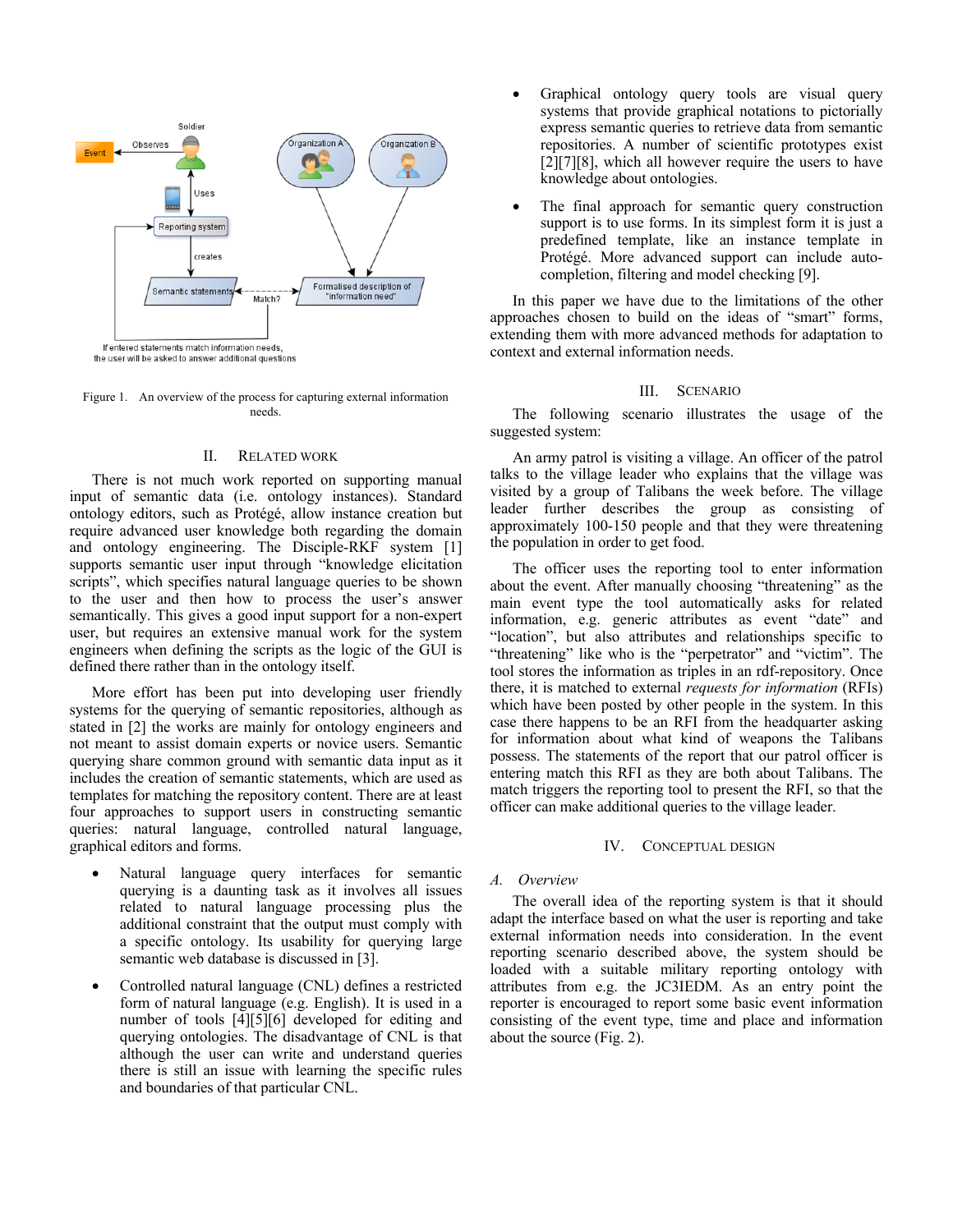| <b>Basic event info</b>     |                   |                   |             |  |
|-----------------------------|-------------------|-------------------|-------------|--|
| Event                       |                   |                   | Date & Time |  |
| Event name:                 | Threatening #4711 |                   | Start date: |  |
| Event type:                 |                   |                   | End date:   |  |
|                             | Select event type |                   |             |  |
|                             |                   |                   |             |  |
|                             |                   |                   |             |  |
|                             |                   |                   |             |  |
|                             |                   |                   |             |  |
| <b>Actors</b>               |                   |                   |             |  |
| $New +$<br><b>New Actor</b> |                   |                   |             |  |
| Name:                       |                   |                   |             |  |
| Actor type:                 |                   | Select actor type |             |  |
|                             |                   |                   |             |  |
|                             |                   |                   |             |  |
| <b>Summary</b>              |                   |                   |             |  |

Figure 2. Initially the interface only includes fields for basic event information.

Depending on what event type is chosen, new fields will emerge for the reporter to fill in. In the case of the Taliban scenario, the reporter chooses "threatening" as event type and will then be asked about which actors that were involved, there respective roles (perpetrator or victim) and additional properties that are related in the underlying ontology ("A" in Fig. 3)



Figure 3. Depending on the user's choice of event type, related actor types emerge as new tabs (A). External information needs (B) emerge when entered information matches an RFI.

#### *B. Matching external information needs*

In addition to adapting the user interface by adding or removing input options based on what the user enters, the system will also match the event description with external information needs. In the Taliban scenario, an external information need had been registered in the form of an RFI, asking about the kind of weapons that the Talibans possess. The RFI is expressed as a set of semantic statements, which allows semantic matching. When the reporter enters affiliation "Taliban" for the perpetrator, this will trigger a match with the RFI. An additional field will emerge in the reporting tool asking for weapons information ("B" in Fig. 3).

A starting point is to match actors, places and event types between the event and external information need. If there is a match, the user might possess or have access to additional valuable information not reported yet. The matching process could also be done by executing a SPARQL query on the statements. If the result, with a degree of fuzziness, matches the information, the system asks the user some additional questions. A detailed description of the matching process is given in Fig. 4.



Figure 4. A detailed description of the matching process.

# *C. Adaptable interface*

The ontology can be used to filter out irrelevant input fields and selection options. Besides type definitions, an ontology also defines relationship types and specifies when and how the relationships can be used. A relationship type can be restricted to only be valid from one kind of instance (domain) to another kind of instance type (range). Specifying domain and range provides means for creating a user interface with an increased level of usability since unsuitable input fields can be hidden. For instance, if the user wants to add a fact about an actor or an